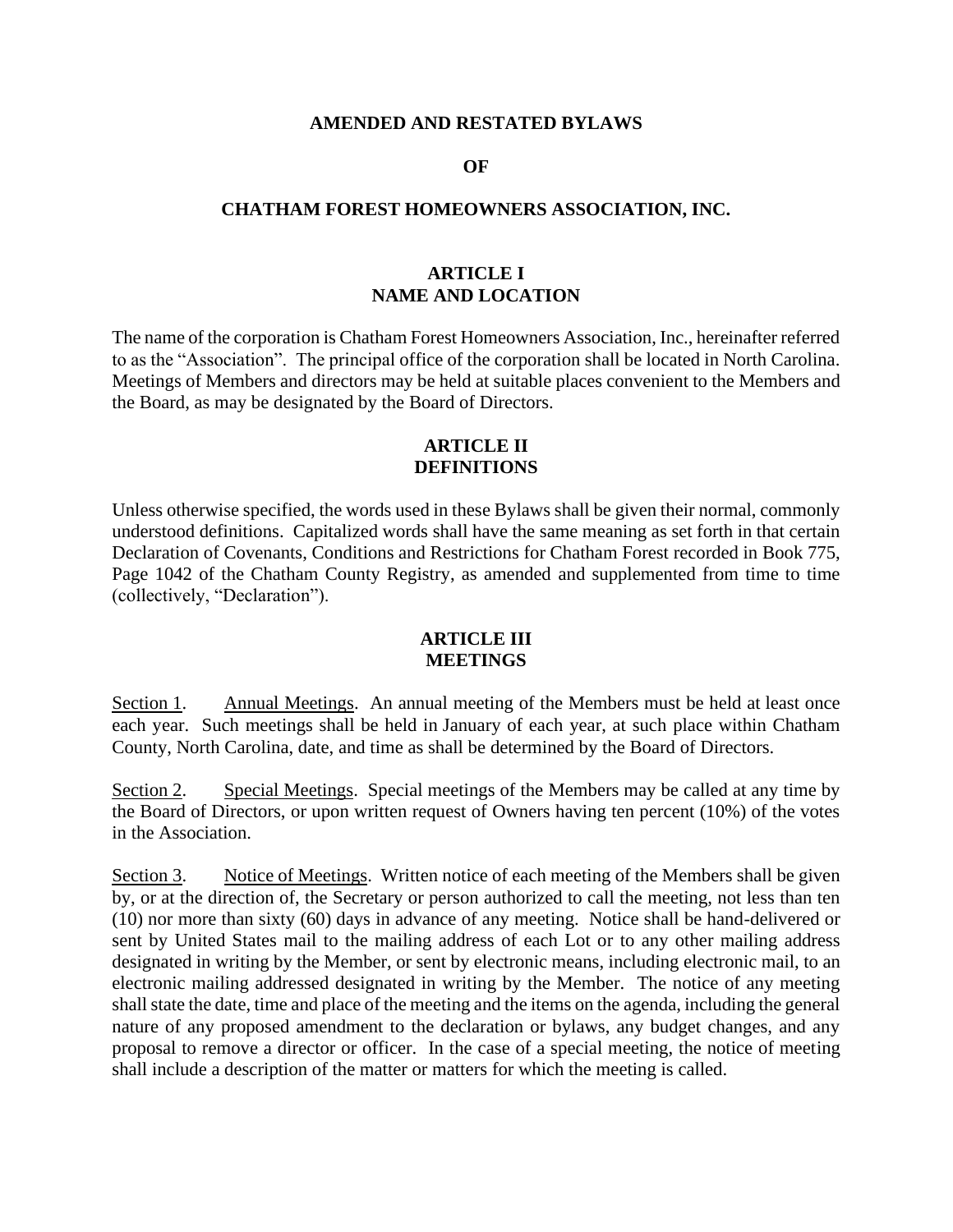Section 4. Quorum. The presence at any meeting of Members entitled to cast, or of proxies entitled to cast, ten percent (10%) of the votes of the membership shall constitute a quorum for any action except as otherwise provided in the Articles of Incorporation, the Declaration, or these Bylaws. In the event business cannot be conducted at any meeting because a quorum is not present, that meeting may be adjourned from time to time by a vote of the majority of those present in person or by proxy. The quorum requirement at the next meeting shall be one-half of the quorum requirement applicable to the meeting adjourned for lack of a quorum. The quorum requirement shall continue to be reduced by fifty percent (50%) from that required at the previous meeting, as previously reduced, until such time as a quorum is present and business can be conducted. If a meeting is adjourned to a different date, a new notice of meeting need not be given if the new date, time and place is announced at the meeting before adjournment.

Section 5. Proxies. At all meetings of Members, each Member may vote in person or by proxy. All proxies shall be in writing, signed by the Member, and filed with the Secretary. Every proxy shall be revocable and shall automatically cease upon conveyance by the Member of his Lot.

Section 6. Voting Rights. Every Owner of a Lot which is subject to assessment shall be a Member of the Association. Membership shall be appurtenant to and may not be separated from ownership of any Lot which is subject to assessment. There shall be one (1) vote allocated to each Lot. When more than one person holds an interest in any Lot, all such persons shall be Members. The vote for such Lot shall be exercised as they determine, but in no event shall more than one vote be cast with respect to any Lot. Fractional voting with respect to any Lot is hereby prohibited.

No Member shall be eligible to vote, either in person or by proxy, or to be elected to the Board of Directors, who is more than sixty (60) days delinguent in any payment due to the Association.

Section 7. Electronic Communications and Electronic Voting. The use of electronic transactions and transmissions by the Members or the Board is authorized in lieu of other forms of communication to the fullest extent allowed by North Carolina law, including without limitation, the Planned Community Act, Nonprofit Corporation Act and Article 40 of Chapter 66 of the North Carolina General Statutes. Unless otherwise prohibited by law, the Board may adopt a web-based or other electronic-based method for Members to vote on issues coming before them. In the case of a meeting by mail as authorized by N.C. Gen. Stat. § 55A-7-08, no physical meeting of the Members shall be required. In all other cases, any electronic voting system may be used in conjunction with, but not in lieu of, the regular or special meeting called to consider the issue in question, at which meeting persons may still cast their votes in person or by proxy. If electronic voting is to be utilized, the Board must clearly identify in the meeting notice that electronic voting will be available, the method by which the Owner can access the voting option and cast the Owner's vote, and the date and time by which the electronic voting option will close. For purposes of determining quorum, any votes cast electronically will count towards determining whether a quorum was present.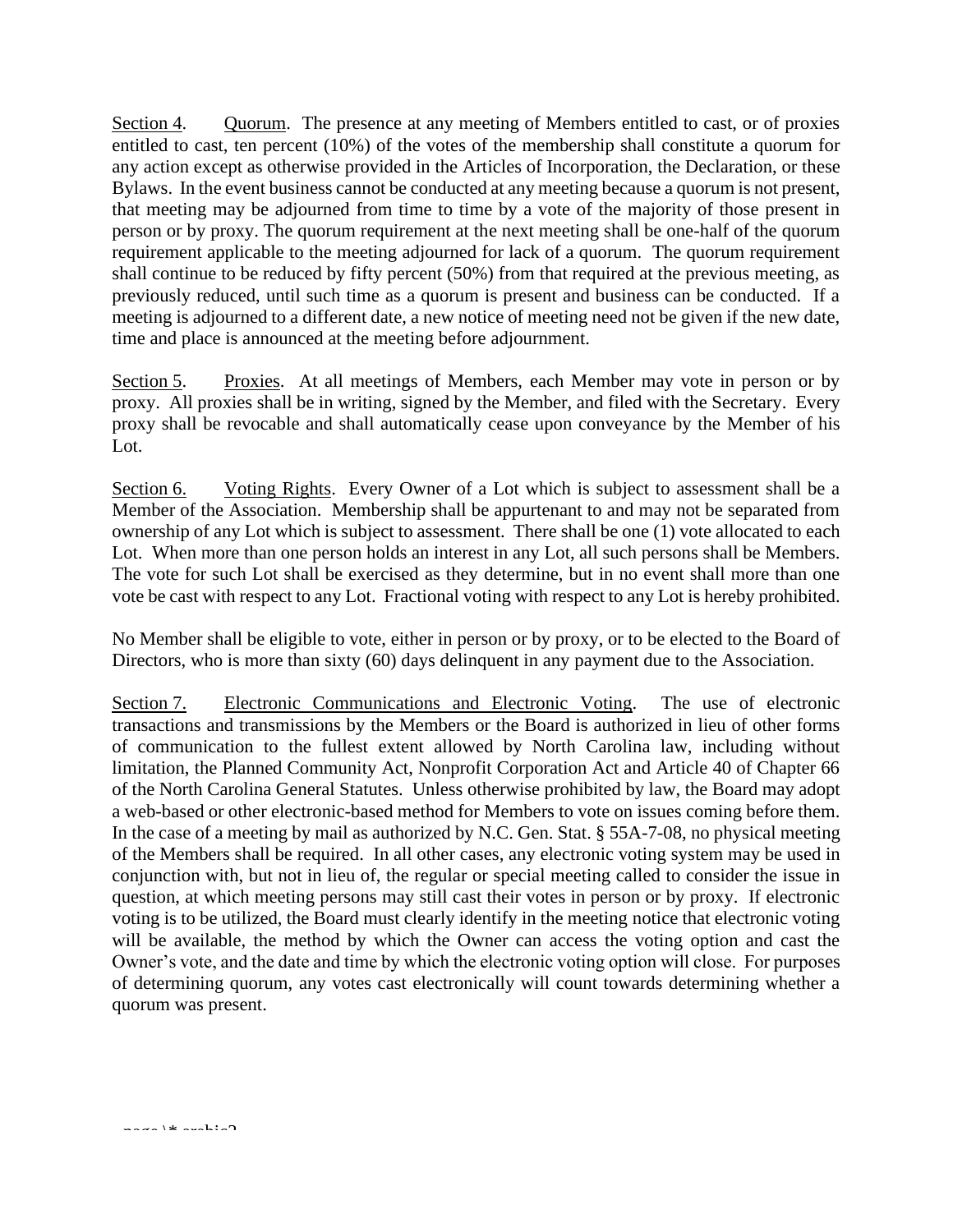### **ARTICLE IV BOARD OF DIRECTORS; SELECTION; TERM OF OFFICE**

Section 1. Number. The affairs of this Association shall be managed by a Board of at least three (3) directors; provided, however, that the Board shall never exceed five (5) directors. The directors shall be Members in good standing of the Association.

Section 2. Term of Office. Except as provided in Article V, Section 3, of these Bylaws, Directors shall be elected for a term of two  $(2)$  years each on a staggered basis, so that one year three Directors' terms expire and the next year two Directors' terms expire. The members of the Board of Directors shall take office upon election and shall hold office until their respective successors shall have been elected by the Association.

Section 3. Resignation and Removal. Any director may be removed from the Board (i) with or without cause by a majority vote of Members present and entitled to vote at any meeting of the Lot Owners at which a quorum is present or (ii) by a majority of the Board in the event that director shall be absent from three (3) consecutive meetings of the Board of Directors. In the event of death, resignation or removal of a director, his successor shall be selected by the remaining members of the Board and shall serve for the unexpired term of his predecessor.

Section 4. Compensation. No Director shall receive compensation for any service rendered to the Association. However, any Director may be reimbursed for actual expenses incurred in the performance of assigned duties.

Section 5. Action Taken Without a Meeting. The Directors shall have the right to take any action in the absence of a meeting which they could take at a meeting if the action is taken by a majority of the Board. The action shall be evidenced by one or more written consents signed by each Director describing the action taken, which are to be included in the minutes or filed with the corporate records. Such consents may be in electronic form and delivered by electronic means. Any action so approved shall have the same effect as though taken at a meeting of the Directors.

# **ARTICLE V NOMINATION AND ELECTION OF DIRECTORS**

Section 1. Nomination. Nomination for election to the Board of Directors may be made by any Member of the Association in advance of the meeting at which election is to take place. The Board of Directors may, but shall not be required to, take nominations for election to the Board of Directors from the floor at the annual meeting.

Section 2. Election. Election to the Board of Directors shall be by secret written ballot. At such election, the Members or their proxies may cast, in respect to each vacancy, as many votes as they are entitled to exercise under the provisions of the Declaration. The persons receiving the largest number of votes shall be elected. Cumulative voting is not permitted. In the event the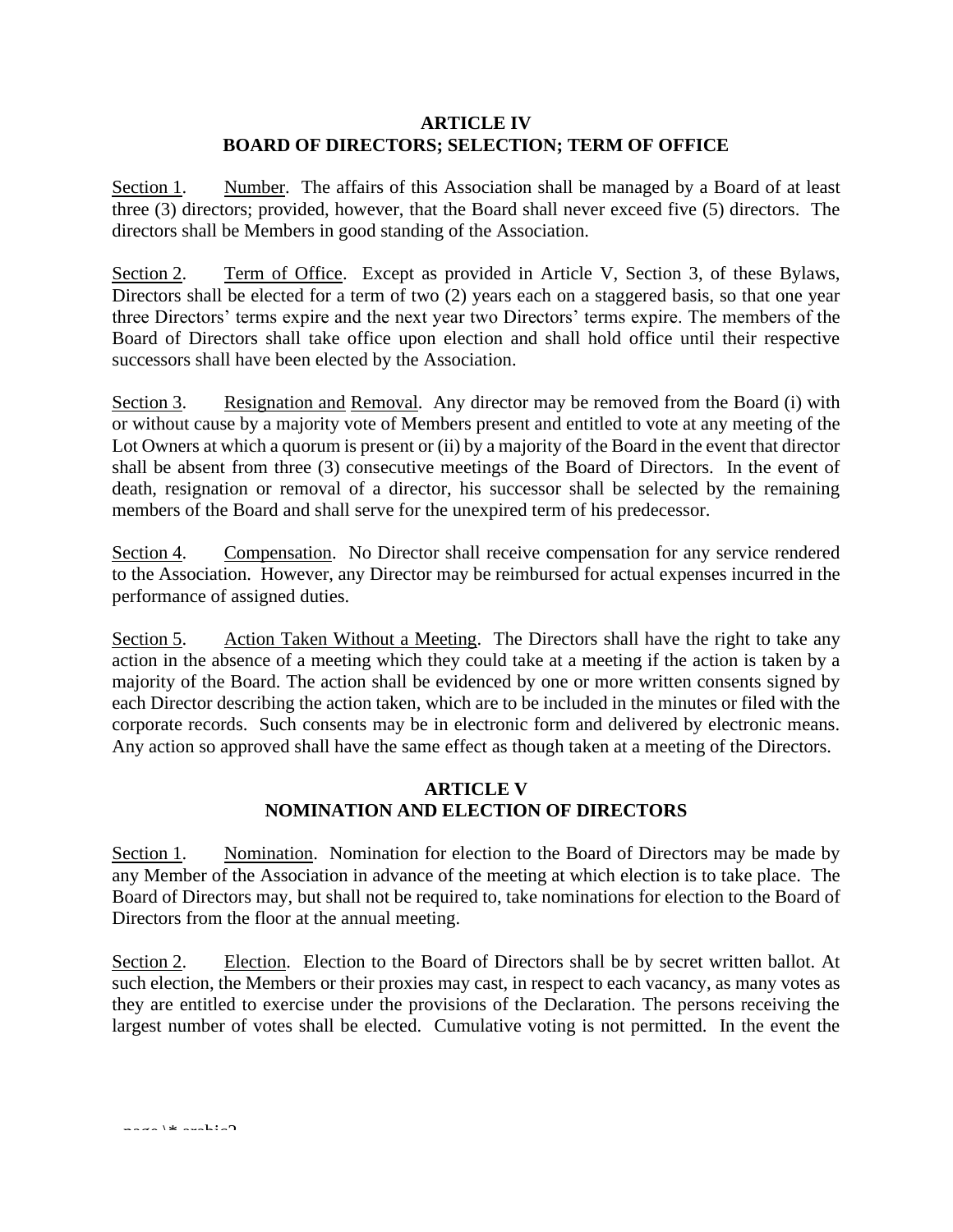nominations for Directors do not exceed the vacancies to be filled, the slate of Directors may be elected by acclamation by a show of hands or voice vote.

Section 3. Cumulative Voting. Cumulative voting shall not be permitted in elections for the Directors.

### **ARTICLE VI MEETINGS OF DIRECTORS**

Section 1. Regular Meetings. Regular meetings of the Board of Directors shall be held at least quarterly without notice, at such place and hour as may be decided by the Board.

Section 2. Special Meetings. Special meetings of the Board of Directors shall be held when called by the president of the Association, or by any two Directors, after not less than three (3) days' notice to each director.

Section 3. Quorum. A majority of all Directors shall constitute a quorum for the transaction of business. Every act or decision made by a majority of the Directors present at a duly held meeting at which a quorum is present shall be regarded as the act of the Board.

Section 4. Informal Action by Directors. Action taken by Directors without a meeting is nevertheless Board action if written consent to the action in question is signed by all the directors and filed with the minutes of the proceedings of the Board, whether done before or after the action is taken.

# **ARTICLE VII POWERS AND DUTIES OF THE BOARD OF DIRECTORS**

Section 1. Powers. The Board of Directors shall have all powers and duties necessary for the administration of the Association's affairs and for performing all responsibilities and exercising all rights of the Association as set forth in the Declaration, the Articles of Incorporation, these Bylaws, and otherwise by law, including, but not limited to, the power to:

(a) establish reasonable rules and regulations concerning the use of the Common Area and the personal conduct of the Members and their guests thereon, as well as rules and regulations concerning use of the Lots. Copies of such rules and regulations and amendments thereto shall be furnished by the Board of Directors to all Members prior to the rule's effective date. Such regulations shall be binding upon the Members, their families, tenants, guests, invitees, and agents until and unless such regulation, rule, or requirement shall be specifically overruled, cancelled, or modified by the Board;

(b) impose reasonable monetary fines not to exceed one hundred dollars (\$100.00) per day, or the maximum amount allowed by law, for a violation of the Declaration, these Bylaws or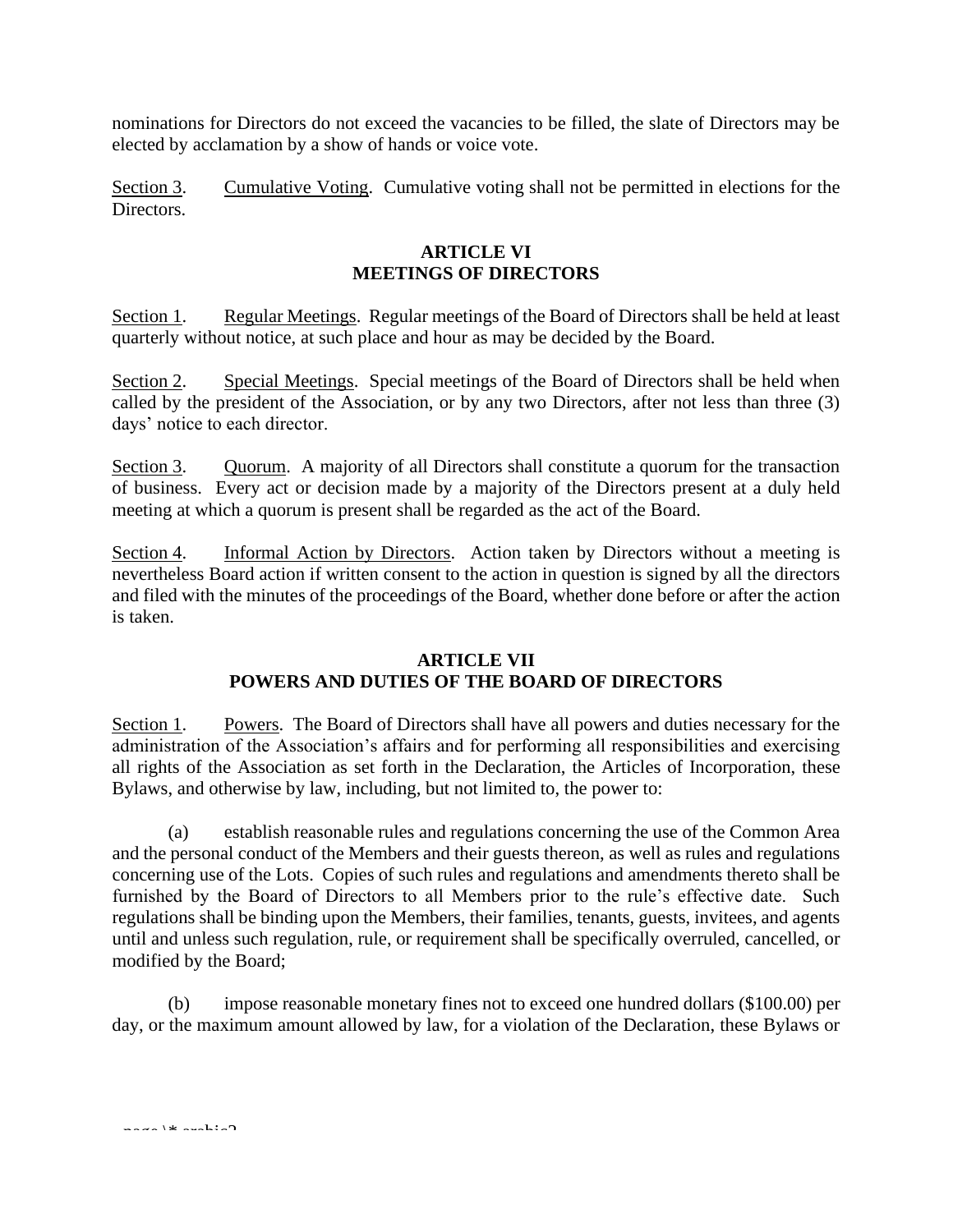the rules and regulations of the Association. No such monetary fine shall be imposed except following a hearing before the Board of Directors, which shall accord to the party charged with the violation notice of the charge, opportunity to be heard and to present evidence;

(c) make or contract for the making of capital improvements upon the Common Area;

(d) enforce the provisions of the Declaration, these Bylaws, and the rules and regulations adopted by the Board and bring any proceedings which may be instituted on behalf of or against the Owners concerning the Association or the Declaration;

(e) suspend the voting rights of a Member during any period in which such Member shall be in default in the payment of any assessment levied by the Association. Such rights may also be suspended after notice and hearing, for a period not to exceed sixty (60) days, for an infraction of for violation of the Declaration, these Bylaws, or the rules and regulations of the Association;

(f) suspend the community privileges (including use of recreational facilities, if any) of a Member during any period in which such Member shall be in default in the payment of any assessment levied by the Association. Such rights may also be suspended after notice and hearing, for a period not to exceed sixty (60) days, for an infraction of for violation of the Declaration, these Bylaws, or the rules and regulations of the Association;

(g) exercise for the Association all powers, duties and authority vested in or delegated to this Association and not reserved to the membership by other provisions of these Bylaws, the Articles of Incorporation, or the Declaration;

(h) exercise for the Association all powers, duties and authority vested in or delegated to the Association by virtue of the Planned Community Act, Chapter 47F of the North Carolina General Statutes; the Nonprofit Corporation Act, Chapter 55A of the North Carolina General Statutes; and by virtue of any other applicable statute;

(i) declare the office of a member of the Board of Directors to be vacant in the event such member shall be absent from three (3) consecutive meetings of the Board of Directors; and

(j) employ a manager, an independent contractor, or such other employees as they deem necessary, and to prescribe their duties.

Section 2. Duties. It shall be the duty of the Board of Directors to, without limitation:

(a) cause to be kept a complete record of all its acts and corporate affairs and to present a summary thereof to the Members at the annual meeting of the Members;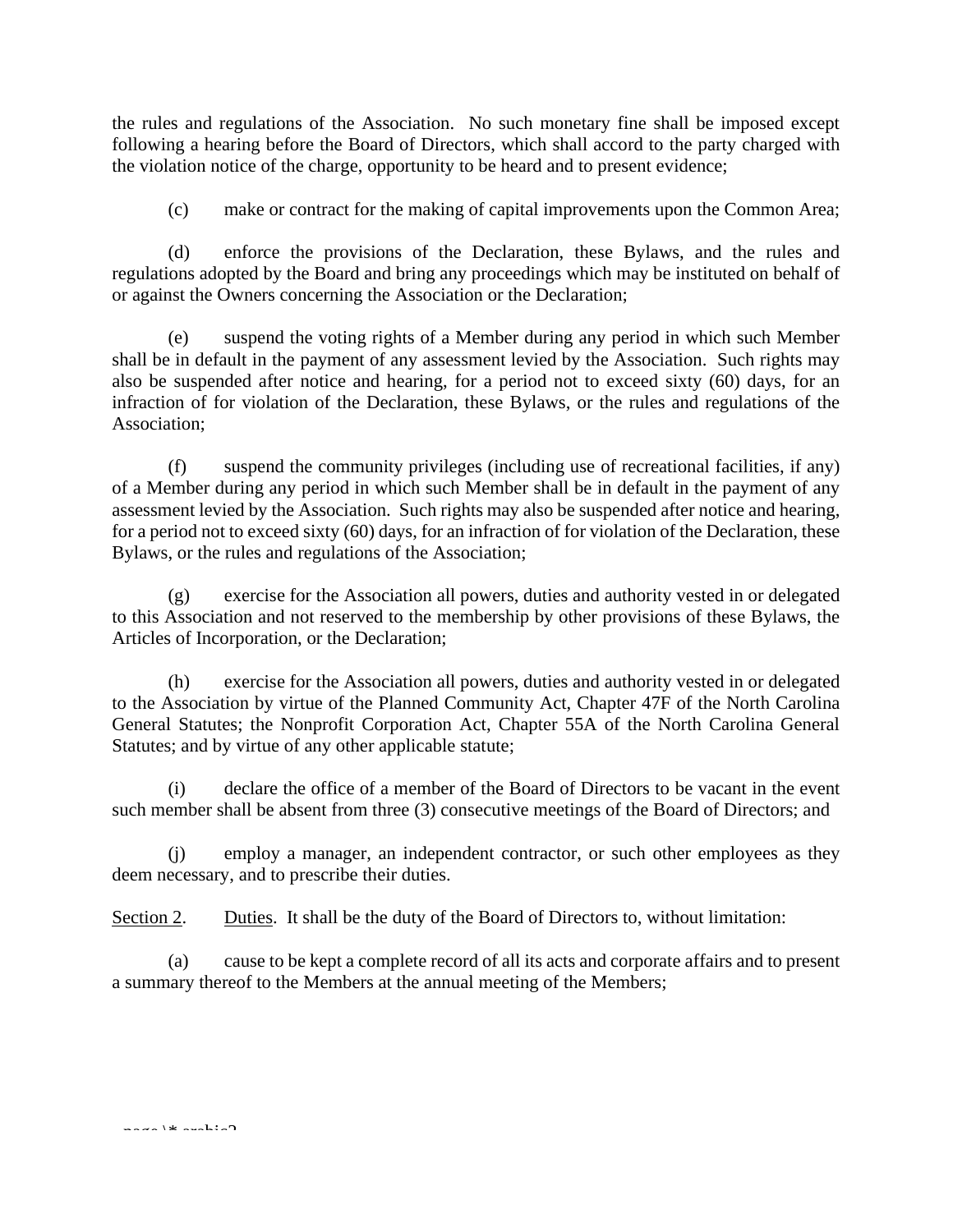(b) supervise all officers, agents and employees of the Association, and to see that their duties are properly performed;

(c) as more fully provided in the Declaration or by statute, levy and collect assessments;

(d) issue, or to cause an appropriate officer to issue, upon demand by any person, a certificate setting forth whether any assessment has been paid. A reasonable charge may be made by the Board for the issuance of these certificates. If a certificate states an assessment has been paid, such certificate shall be conclusive evidence of such payment;

(e) cause the Common Area to be maintained, including the maintenance, repair and reconstruction of private streets, if any, and of water and sewer lines, if any, situated on the Common Area when such lines are located outside dedicated public easements and local government or county rights-of-way, except such lines located on a Lot which serve only that Lot, and such other areas as the Association may by contract undertake to maintain; and

(f) pay all ad valorem taxes and public assessments relating to the Common Area;

(g) procure and maintain adequate liability and hazard insurance on property owned by the Association;

(h) cause all officers or employees having fiscal responsibilities to be bonded, as it may deem appropriate;

(i) prepare, on an annual basis, an operating budget for each forthcoming fiscal year, which budget shall be presented to the Members at their annual meeting, provided, however, that a copy of such budget shall be sent to each Member at least thirty (30) days prior to such meeting, and shall be approved and adopted or disapproved and rejected by a majority of the Members present in person or by proxy; and

(j) exercise its powers and duties in good faith and in the best interest of the association, and to this end avoid conflicts of interest.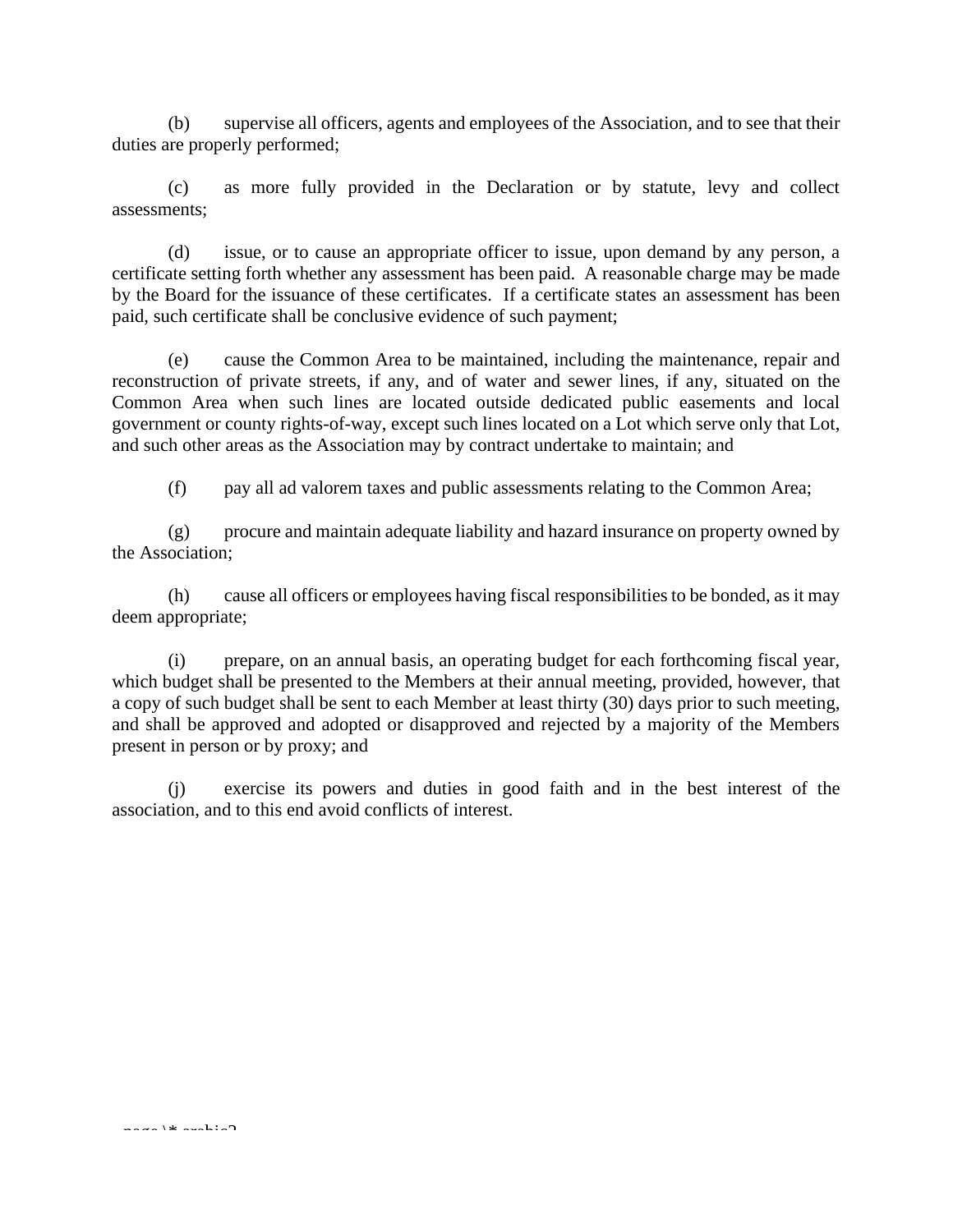# **ARTICLE VIII OFFICERS**

Section 1. Enumeration of Offices. The officers of this Association shall be a president and vice president, who at all times shall be members of the Board of Directors, a secretary and a treasurer, and such other officers as the Board may from time to time by resolution create. All officers must be Members of the Association.

Section 2. Election of Officers; Term. The officers of the Association shall be elected annually by the Board. The election of officers shall take place at the first meeting of the Board of Directors following each annual meeting of the Members. Each officer shall hold office for one (1) year unless he/she shall sooner resign, or shall be removed, or otherwise disqualified to serve.

Section 3. Special Appointments. The Board may elect such other officers as the affairs of the Association may require, each of whom shall hold office for such period, have such authority, and perform such duties as the Board may, from time to time determine.

Section 4. Resignation and Removal. Any officer may be removed from office with or without cause by a majority of the Board. Any officer may resign at any time giving written notice to the Board, the president or the secretary. Such resignation shall take effect on the date of receipt of such notice or at any later time specified therein, and unless otherwise specified therein, the acceptance of such resignation shall not be necessary to make it effective.

Section 5. Vacancies. A vacancy in any office may be filled by appointment by a majority of the Board. The officer appointed to such vacancy shall serve for the remainder of the term of the officer he replaces.

Section 6. Multiple Offices. The offices of secretary and treasurer may be held by the same person. No person shall simultaneously hold more than one of any of the other offices except in the case of special offices created pursuant to Section 3 of this Article.

Section 7. Duties. The duties of the officers are as follows:

(a) President. The President shall preside at all meetings of the Board of Directors and the Association; shall see that orders and resolutions of the Board are carried out; shall sign all leases, mortgages, deeds and other written instruments; shall prepare, execute, certify and record amendments to the Declaration in accordance with the amendment provisions set forth therein; and shall co-sign all checks and promissory notes.

(b) Vice-President. The vice-president shall act in the place and stead of the president in the event of his/her absence or inability or refusal to act and shall exercise and discharge such other duties as may be required of him/her by the Board.

page  $\rightarrow$  4  $\rightarrow$  arabic  $\sim$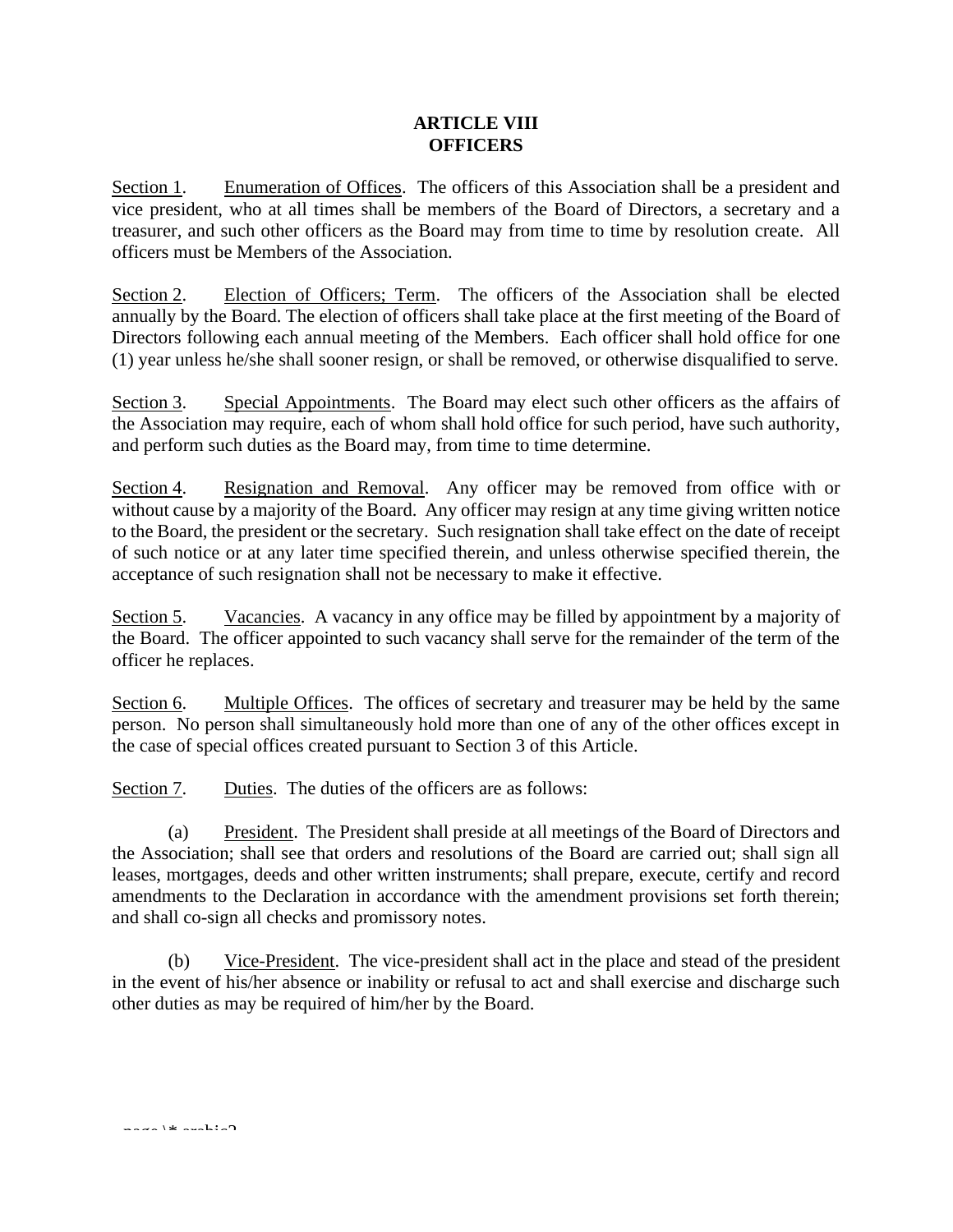(c) Secretary. The secretary shall record the votes and keep the minutes of all meetings and proceedings of the Board and of the Members; keep the corporate seal of the Association and affix it on all papers requiring said seal; serve notice of meetings of the Board and of the Members; keep appropriate current records showing the Members of the Association together with their addresses, and shall perform such other duties as required by the Board.

(d) Treasurer. The treasurer shall receive and deposit in appropriate bank accounts all monies of the Association and shall disburse such funds as directed by resolution of the Board of Directors; shall sign all checks and promissory notes of the Association; keep proper books of account; and shall prepare an annual budget and a statement of income and expenditures to be presented to the membership at its regular annual meeting, and deliver a copy of each to the Members.

Section 8. Management Company. The Board may employ for the Association a professional management agent or agents at such compensation as the Board may establish, to perform such duties and services as the Board shall authorize. The Board may delegate such powers as are necessary to perform the manager's assigned duties but shall not delegate policy-making authority or ultimate responsibility for those duties set out in Article VII, Section 2.

# **ARTICLE IX INDEMNIFICATION OF DIRECTORS AND OFFICERS**

The Association shall indemnify any director or officer against liabilities and reasonable litigation expenses, including attorney's fees, incurred by him/her in connection with any action, suit or proceeding in which he/she is made or is threatened to be made a party by reason of being or having been such director or officer, except in relation to matters as to which he/she shall be adjudged in such action, suit or proceeding to have acted in bad faith or outside the scope of his/her duties as a director, or to have been liable or guilty by reason of willful misconduct in the performance of duty.

#### **ARTICLE X COMMITTEES**

The Board of Directors shall appoint an Architectural Review Committee, as provided in the Declaration. In addition, the Board may appoint such committees as are authorized in the Declaration or as it deems appropriate to perform such tasks and to serve for such periods as the Board may designate by resolution. Each committee shall operate in accordance with the terms of such resolution.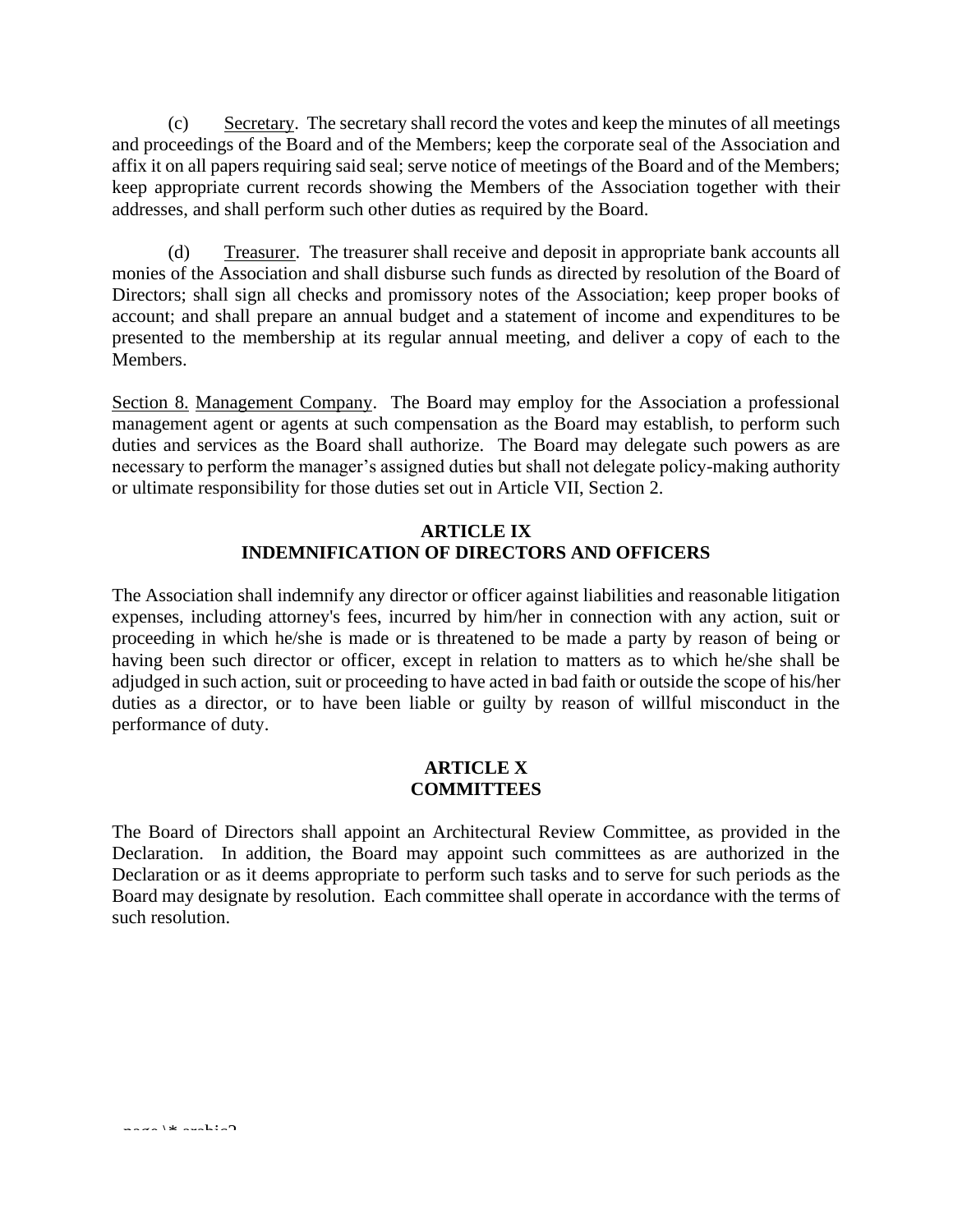### **ARTICLE XI BOOKS AND RECORDS**

The books and records of the Association shall be subject to inspection by any Member in accordance with N.C. Gen. Stat. 47F-3-118(a) and Chapter 55A of the North Carolina General Statutes. The Declaration, the Articles of Incorporation and the Bylaws of the Association shall be available for inspection by any Member at the office of the Association, where copies may be purchased at reasonable cost.

# **ARTICLE XII CORPORATE SEAL**

The Association shall have a seal in circular form having within its circumference the words: "Chatham Forest Homeowners Association, Inc. Pittsboro, North Carolina"

### **ARTICLE XIII AMENDMENTS AND CONFLICTS**

Section 1. These Bylaws may be amended at a regular or special meeting of the Members at which a quorum is present by two-thirds of the votes cast or a majority of the votes entitled to be cast on the amendment, whichever is less.

Section 2. In the case of any conflict between the Articles of Incorporation and these Bylaws, the Articles of Incorporation shall control; and in the case of any conflict between the Declaration and these Bylaws, the Declaration shall control.

#### **ARTICLE XIV MISCELLANEOUS**

The fiscal year of the Association shall begin on the first day of January and end on the 31st day of December of every year.